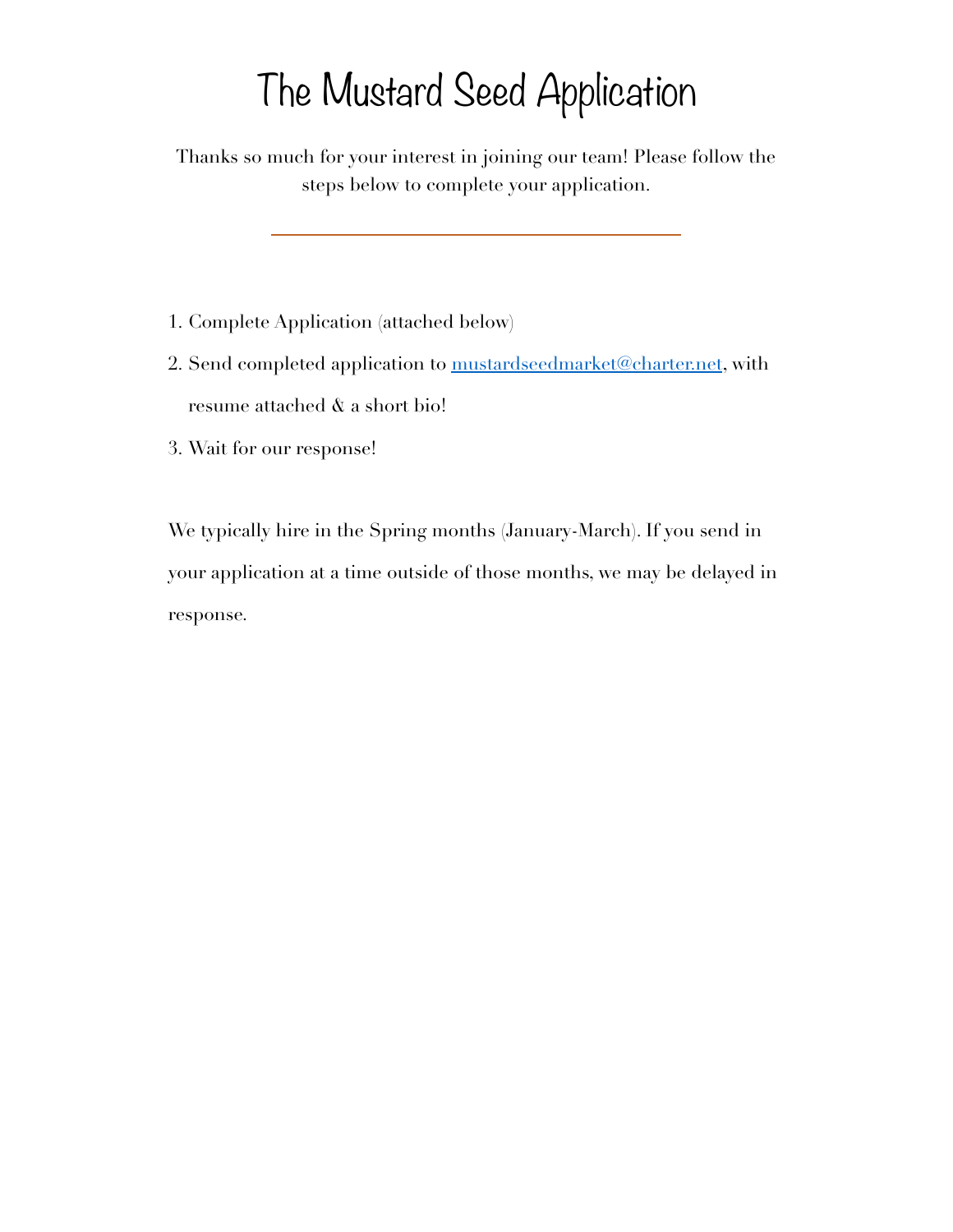Employment Application:

The Mustard Seed Market

5589 US HWY 321 S Blowing Rock, NC 828 265 4585 Mustardseedmarket@charter.net

Personal information

Name:

We are a family run business committed to teaching & training alongside our employees.

Please print or type. The application must be fully completed to be considered. Please complete each section, even if you attach a resume.

| Address:                   |       | City:                                     | State: | Zip: |
|----------------------------|-------|-------------------------------------------|--------|------|
| Phone:                     | Cell: | Email Address:                            |        |      |
| Are you a U.S.<br>Citizen? |       | Have You Ever Been Convicted Of A Felony? |        |      |
| <b>Yes</b><br>No           |       | <b>Yes</b><br><b>No</b>                   |        |      |

If Selected For Employment Are You Willing To Submit to a Pre-Employment Drug Screening Test?

| <b>Yes</b>                             | <b>No</b> |                  |                                                  |                              |
|----------------------------------------|-----------|------------------|--------------------------------------------------|------------------------------|
| Are you a student?                     |           |                  | If so, what is<br>your semester<br>availability? |                              |
| <b>Yes</b>                             | <b>No</b> |                  |                                                  |                              |
| Position                               |           |                  |                                                  |                              |
| Applying For:<br><b>Landscape Team</b> |           | <b>Shop Team</b> | How did you hear about Mustard Seed Market?      | <b>Available Start Date:</b> |

Employment Desired:

|             | <b>Full Time</b> | <b>Part Time</b>      | <b>Temporary</b> |       |
|-------------|------------------|-----------------------|------------------|-------|
| Education   |                  |                       |                  |       |
| School Name | Location         | <b>Years Attended</b> | Degree Received  | Major |
|             |                  |                       |                  |       |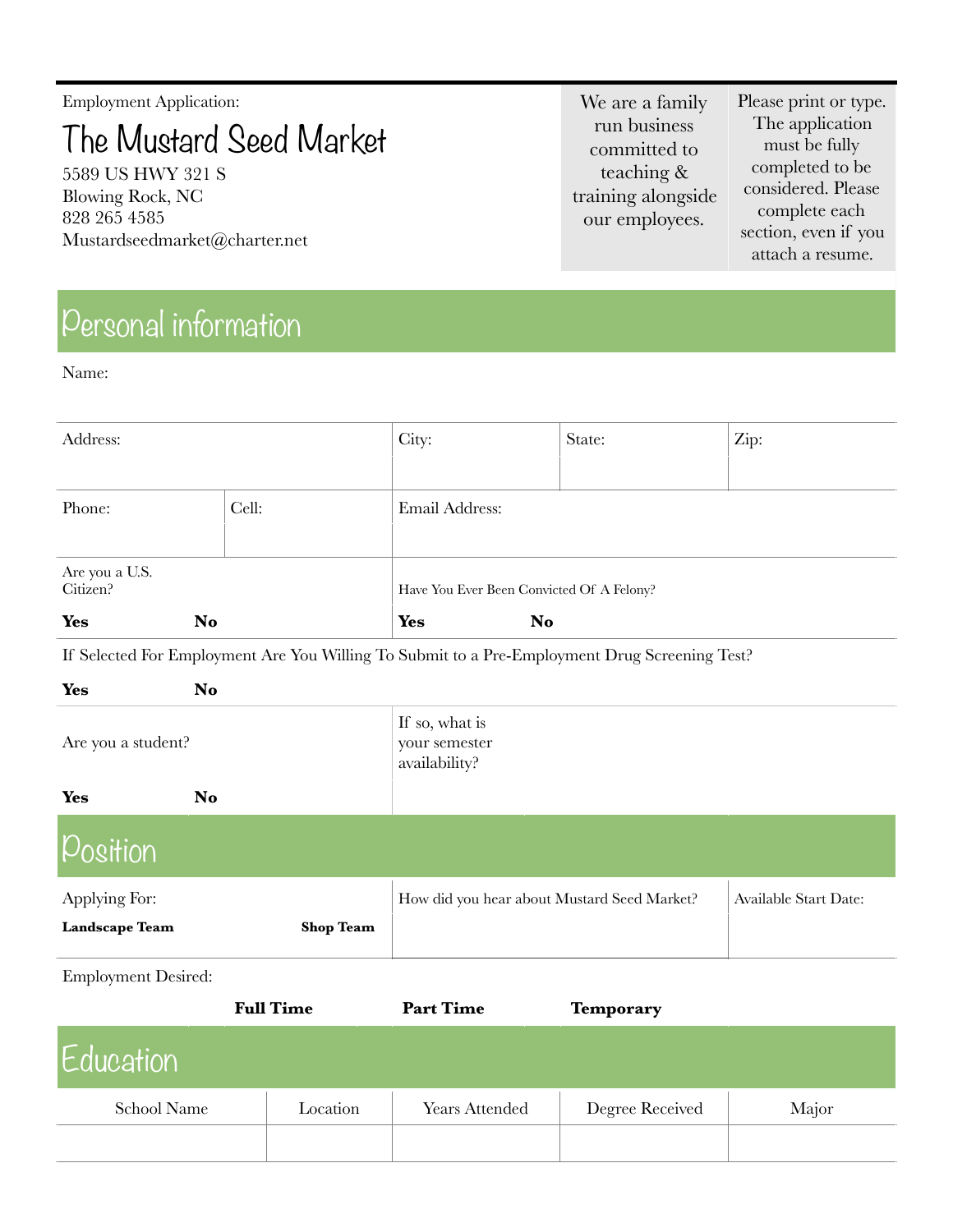| <b>Emergency Contact</b> |              |              |         |  |
|--------------------------|--------------|--------------|---------|--|
| Name                     | Relationship | Phone Number | Address |  |
|                          |              |              |         |  |
|                          |              |              |         |  |

## Personal References

| Name | Title | Company | Phone |
|------|-------|---------|-------|
|      |       |         |       |
|      |       |         |       |
|      |       |         |       |
|      |       |         |       |

## Employment History

| Employer (1)          | Job Title:                |        | Dates Employed:         |
|-----------------------|---------------------------|--------|-------------------------|
| Work Phone:           | <b>Starting Pay Rate:</b> |        | Ending Pay Rate:        |
| Address:              | City:                     | State: | Zip:                    |
| <b>Employer</b> $(2)$ | Job Title:                |        | Dates Employed:         |
| Work Phone:           | <b>Starting Pay Rate:</b> |        | <b>Ending Pay Rate:</b> |
| Address:              | City:                     | State: | Zip:                    |
| <b>Employer (3)</b>   | Job Title:                |        | Dates Employed:         |
| Work Phone:           | <b>Starting Pay Rate:</b> |        | <b>Ending Pay Rate:</b> |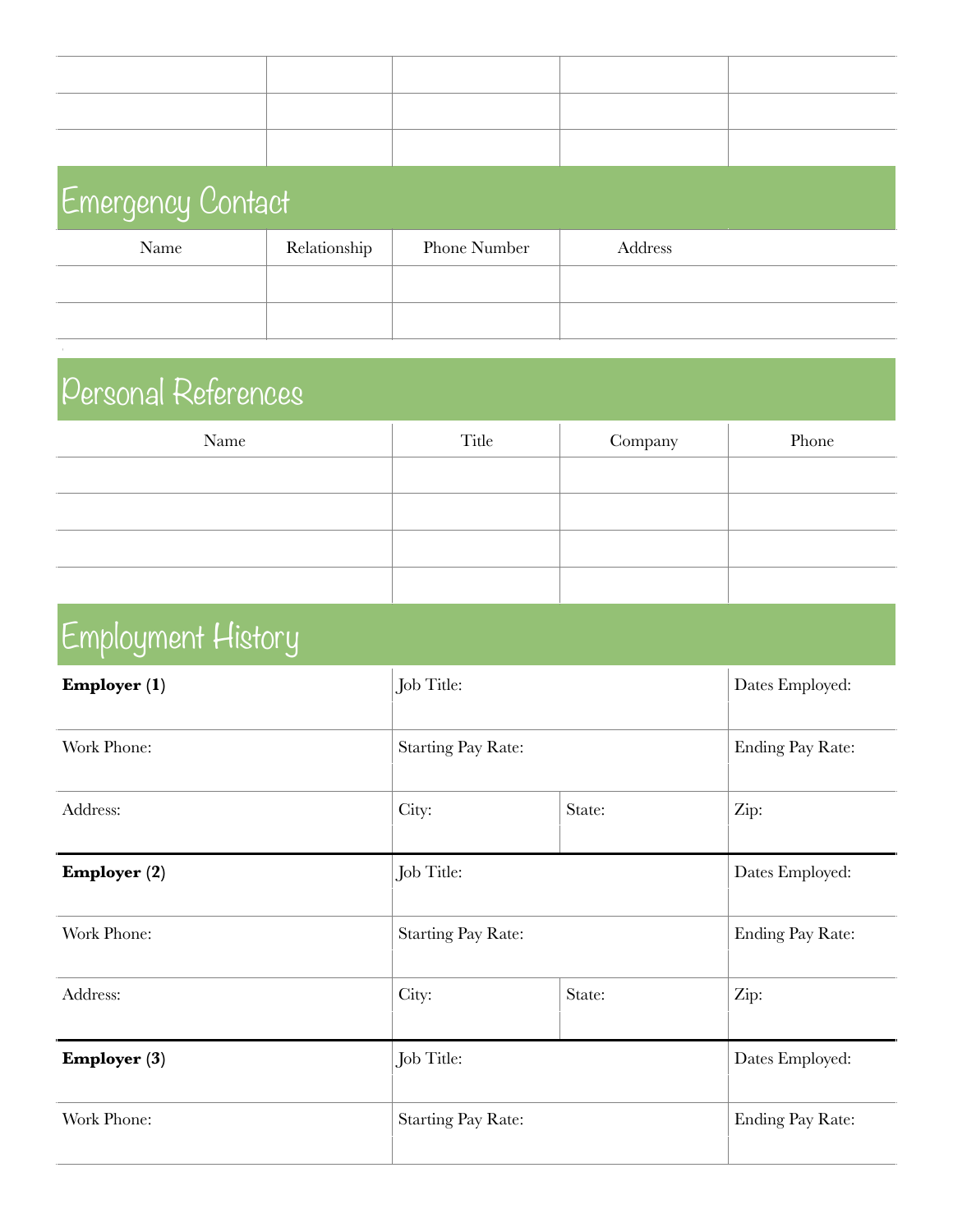| Address:            | City:                     | State: | Zip:                    |
|---------------------|---------------------------|--------|-------------------------|
| <b>Employer (4)</b> | Job Title:                |        | Dates Employed:         |
| Work Phone:         | <b>Starting Pay Rate:</b> |        | <b>Ending Pay Rate:</b> |
| Address:            | City:                     | State: | Zip:                    |

## About You

What are some of your strengths?

Do you have any experience in customer service?

Have you worked in the garden center industry before?

Why did you apply for this position?

What are some of your weaknesses?